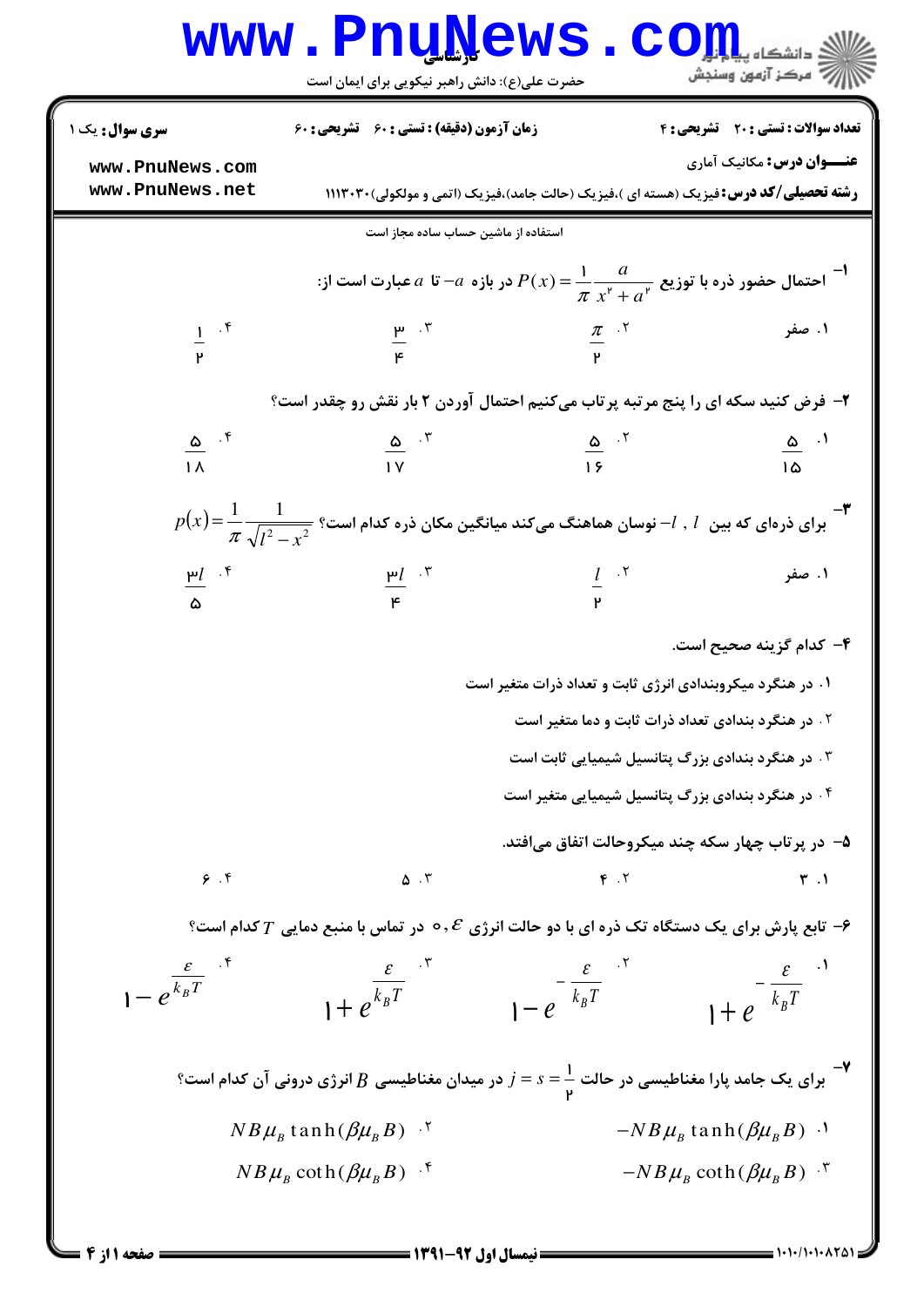$$
WWW = P1111√21√32√41√42√42√42√42√42√42√42√42√42√42√42√42√42√42√42√42√42√42√42√42√42√42√42√42√42√42√42√42√42√42√42√42√42√42√42√42√42√42√42√42√42√42√42√42√42√42√42√42√42√42√42√42√42√42√42√42√42√42√42√42√42√42√42√42√42√42√42√42√42√42√42√42√42√42√42√42√42√42√42√4
$$

صفحه 2 از 4 =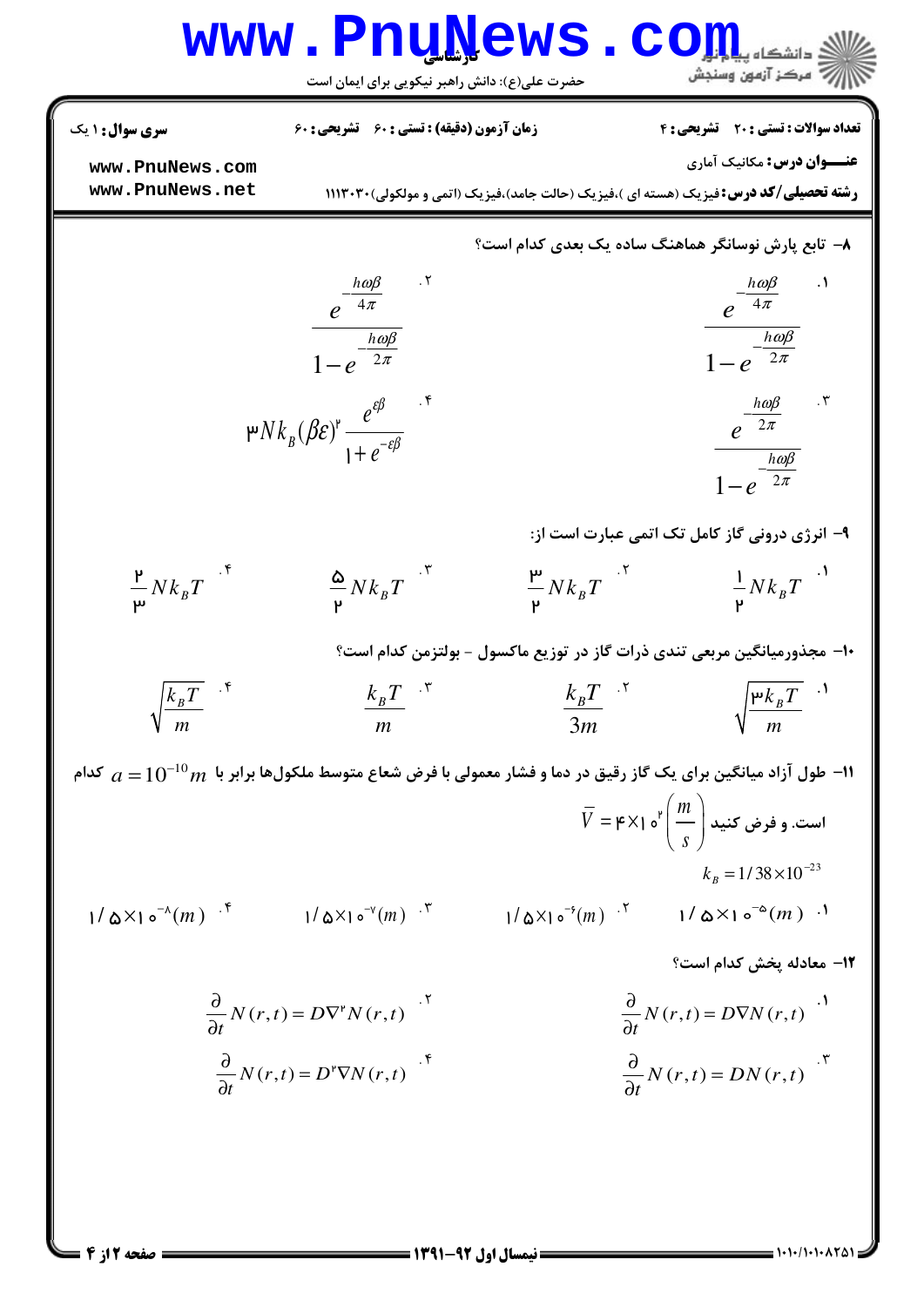## www.Pnu<u>N</u>ews.com

حضرت علي(ع): دانش راهبر نيكويي براي ايمان است

**عنـــوان درس:** مکانیک آماری **رشته تحصیلی/کد درس:**فیزیک (هسته ای )،فیزیک (حالت جامد)،فیزیک (اتمی و مولکولی)۲۰۳۰۲۰ ا نعداد سوالات : تستي : 20 تشريحي : 6 زمان آزمون (دقيقه) : تستي : 60 تشريحي : 60 ( ۱۳– کدام گزینه صحیح است؟ ۱. تعداد بوزنهای حقیقی یک دستگاه متغیر است. ۰۲ <mark>تعداد بوزنهای ح</mark>قیقی یک دستگاه ثابت است ۰۳ تعداد بوزنهای مجازی در یک دستگاه ثابت است ۰.<br>۴. برای بوزنهای مجازی چگالش بوز – انیشتین اتفاق میافتد. ا— تعداد میانگین فوتونهای محبوس در جعبهای به دمای  $T$ کدام است؟ $\,$  $n(\pmb{\omega}) = \frac{V}{\prod\limits_{\mathsf{w}}\mathsf{w}^{\mathsf{w}}}\frac{\pmb{\omega}^{\mathsf{r}}}{\frac{\pmb{\beta}\mathsf{h}\pmb{\omega}}{\pmb{\beta}}\mathsf{h}\pmb{\omega}}$  ناریم:  $C^{\mu}$   $e^{\beta \hbar \omega}$ ω ω π = − ۲.  $C^{\mu} e^{\beta \hbar \omega}$  – 1 /  $(\beta \hbar C)$ *V*  $\pi^{\mathsf{r}}(\beta \hbar C)^{\mathsf{r}}$  $\frac{1}{4}$ ħ /  $(\beta \hbar C)$ *V*  $\overline{\pi^{\mathfrak{r}}(\beta\hbar C)^{\mathfrak{r}}}$  $\mu / \mu$  $\overline{(\beta \hbar C)^{r}}$   $\pi^{r}(\beta \hbar)$ *V*  $\pi^{\mathsf{r}}(\beta \hbar C)^{\mathsf{r}}$  $\mathsf{P}$  $\overline{(\beta \hbar C)^{r}}$   $\overline{\pi^{r}(\beta \hbar)}$ *V*  $\overline{\pi^{\mathsf{r}}(\beta\hbar C)^{\mathsf{r}}}$  $\mathsf{P}V$  . T  $\mathsf{P}/\mathsf{P}V$  . T  $\mathsf{P}/\mathsf{P}V$  . T  $\mathsf{P}/\mathsf{P}V$  . T 1۵– در تابش جسم سیاه انرژی کل تابش جسم سیاه با توان چندم دما رابطه دارد؟  $\Delta$  . F  $\qquad \qquad$   $\qquad \qquad$   $\qquad \qquad$   $\qquad \qquad$   $\qquad \qquad$   $\qquad \qquad$   $\qquad \qquad$   $\qquad \qquad$   $\qquad \qquad$   $\qquad \qquad$   $\qquad \qquad$   $\qquad \qquad$   $\qquad \qquad$   $\qquad \qquad$   $\qquad \qquad$   $\qquad \qquad$   $\qquad \qquad$   $\qquad \qquad$   $\qquad \qquad$   $\qquad \qquad$   $\qquad \qquad$   $\qquad \qquad$   $\qquad \qquad$   $\qquad \$  $\Delta$   $\mathsf{F}$   $\mathsf{F}$   $\mathsf{F}$   $\mathsf{F}$   $\mathsf{F}$  $\mathbf{r}$   $\mathbf{r}$   $\mathbf{r}$   $\mathbf{r}$ . . . . ۱۶– طبق چگالش بوز– انیشتین کدام گزینه صحیح است  $^{\prime}$ ۰ بیشتر ذرات دستگاهی از بوزن ها در دمای بیشتر از  $T_{BE}$  به حالتی یکسان چگالیده میشود  $^{\prime}$ بیشتر ذرات دستگاهی از بوزن ها در دمای کمتر از  $\overline{T}_{BE}$  به حالتی یکسان چگالیده میشود  $^{\mathsf{Y}}$ بیشتر ذرات دستگاهی از بوزن ها در دمای بیشتر از  $\overline{T}_{BE}$  اصلاً چگالیده نمیشود  $^{\mathsf{T}}$ ن بیشتر ذرات دستگاهی از بوزن ها در دمای کمتر از  $\overline{T}_{BE}$  اصلاً چگالیده نمیشود.  $^{\mathfrak{f}}$ ۱۷- فشار و دمای صفرمطلق برای گاز فرمی کدام است. *U V* ۲ ۳ *U V* 1 ۳ <mark>۳</mark><br>۳<br>۳  $\frac{1}{\mu}UV$  $\mathbf{F}$  .  $\mathbf{F}$  .  $\mathbf{F}$  .  $\mathbf{F}$  .  $\mathbf{F}$  .  $\mathbf{F}$  .  $\mathbf{F}$  .  $\mathbf{F}$  .  $\mathbf{F}$  .  $\mathbf{F}$  .  $\mathbf{F}$  # ۱۸- برای گاز الکترونی شرط برقراری آمار کلاسیکی عبارت است از:  $T = \frac{1}{n} T_F$  <sup>1</sup>  $T >> T_F$  $\mathsf{P}$  $T = \gamma T_{\rm r}$ <sup> $\cdot$  \*</sup>  $T \ll T_F$ <sup> $\cdot$ </sup>  $T \ll T_r$  .  $\zeta$  ,  $\zeta$  ,  $\zeta$  ,  $\zeta$  ,  $\zeta$  ,  $\zeta$  ,  $\zeta$  ,  $\zeta$  ,  $\zeta$  ,  $\zeta$  ,  $\zeta$  ,  $\zeta$  ,  $\zeta$  ,  $\zeta$  ,  $\zeta$  ,  $\zeta$  ,  $\zeta$  ,  $\zeta$  ,  $\zeta$  ,  $\zeta$  ,  $\zeta$  ,  $\zeta$  ,  $\zeta$  ,  $\zeta$  ,  $\zeta$  ,  $\zeta$  ,  $\z$ **[www.PnuNews.com](http://pnunews.com) [www.PnuNews.net](http://www.PnuNews.net)**